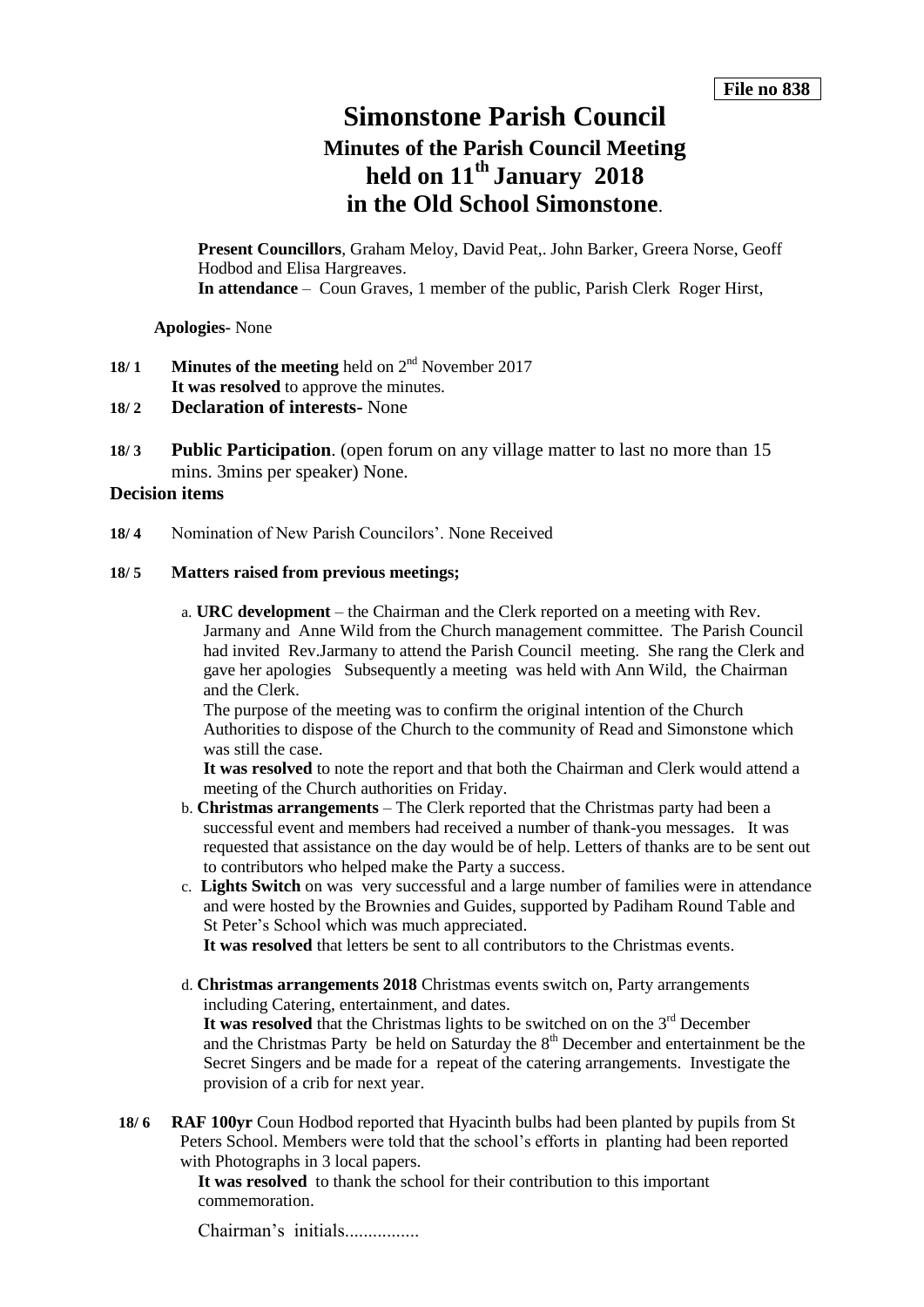### **18/ 7 Matters requested by members**

a. Hedges on Clough Lane over hanging the road LCC has been notified. **It was resolved** to note the report.

**18/ 8 Meeting of Read Parish Council**, Councillor. Barker reported that there had been a new Councillor.

## **18/ 9 Planning Applications**

a. Hammond .The Parish Council had been notified of a Planning appeal that has been lodged with HM Planning Inspectors and the Clerk submitted a Planning Appeal APP/T2350/W/17/3185445 confirming the Parish Council's objection to Planning proposals.

**It was resolved** to note the report

- **18/ 10 Martholme Greenway** Councillors Barker and Meloy reported that the new extension across Martholme viaduct had been opened to the eastern end and work was now to start on extending the Greenway from Padiham to Simonstone Lane. Lancashire Highways had not yet installed the safety signage at the crossing point from the Gooseleech section of the Greenway at the Simonstone Lane Crossing.  **It was resolved** to note the report
- **18/ 11 RVBC** Has offered to provide free of charge to elderly resides Grit bags, Only 2 requests has been received. It was reported that a list of residents who are on the Christmas Party list are eligible to receive one.

**It was resolved** to forward the list the on behalf of the elder residents who may not be aware of the offer.

**18/ 12 LALC**- Finanace Workshop 8<sup>th</sup> February 2018 7-9PM Horwich House Penwortham see attached the programme for the year of Courses. Please confirm courses you would like to attend.

**It was resolved to note the report** 

- **18/ 13 Lancashire Police Commissioner** letter explaining an online survey see attached. **It was resolved to note the report**
- **18/ 14 Ribble Valley Village Hall Committee** is to meet on the 18<sup>th</sup> January at West Bradford village Hall to discuss the future of the committee. **It was resolved that** the Chairman would attend the meeting.
- **18/ 15 Fracking Information** -Councillor Meloy reported that he had received a response to the letter he had sent to Nigel Evans MP concerning the Osprey developments. The letter stated that the company had been granted a license for the exclusive right to Petroleum Exploration and Development License (PEDL). All the necessary permissions eg Planning, Safety, Health and Safety matters are subject to due scrutiny before any work can be started. The Licensee is responsible to ensure any damage to buildings, Water contamination has to comply with all permits that are that are issued by the Environment Agency.

As regards damage to property, the letter states "any potential damage as a result of fracking, such as earthquakes, subsidence, heave and landslip are all covered, in general, under buildings insurance" The letter states that the Association of British Insurers confirms that is the case.

"In addition to insurance cover, landowners, could bring about a claim against the Company which is the same approach which applies to a wide range of other industries" **It was resolved** to note the report

Chairman's initials.................